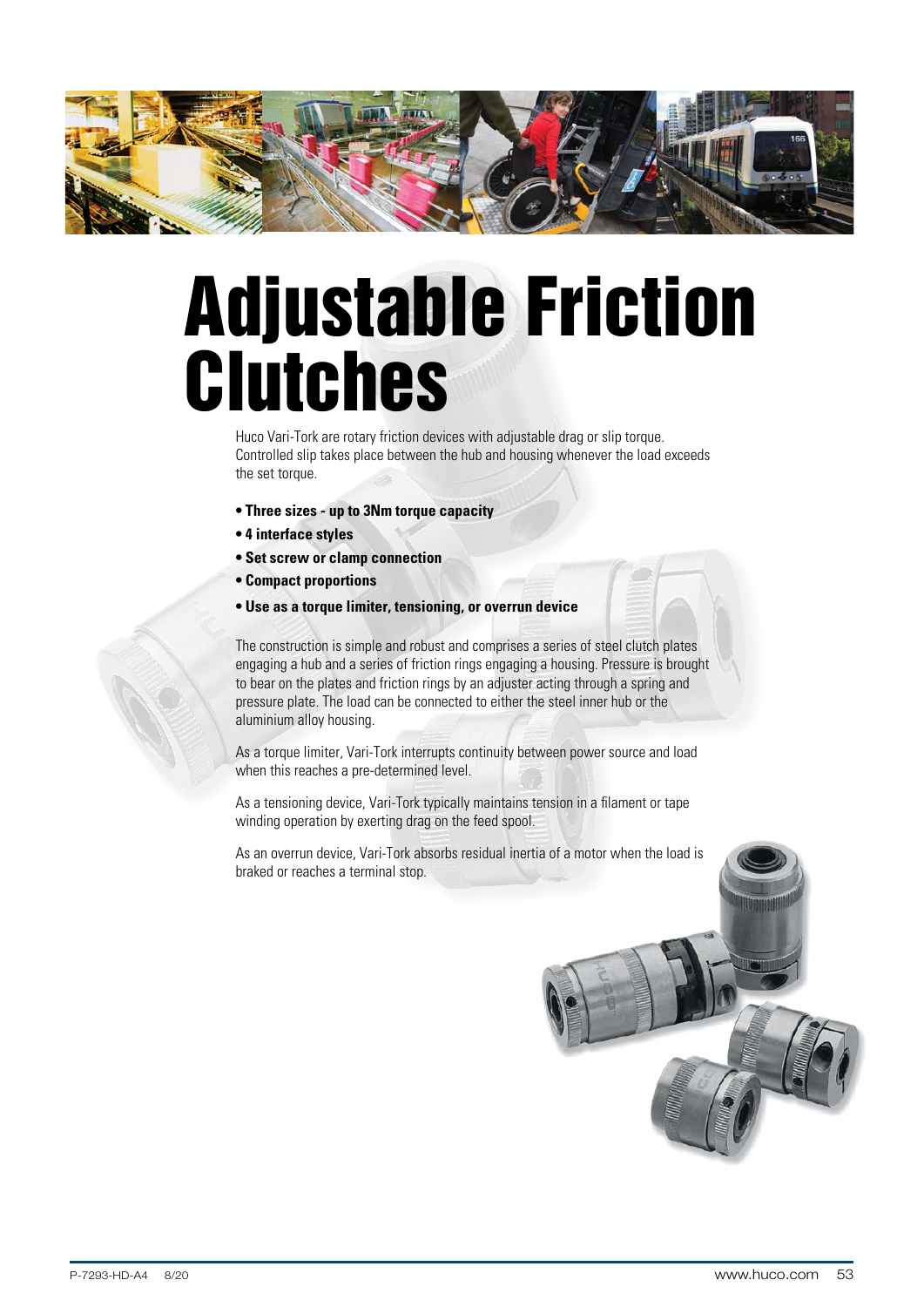# **Varitork**

# Adjustable Friction Clutches



Size 16 Set Screw Shaft Fixing



Size 25 Set Screw Shaft Fixing





**Ref. 273** (2 plate) **281** (6 plate) Basic clutch + sleeve adaptor

# Size 25 Clamp Shaft Fixing

**279** (6 plate) Basic clutch (thro' bore)





**Ref. 403** (2 plate) **411** (6 plate) Basic clutch + sleeve adaptor



**Ref. 277** (2 plate) **285** (6 plate) Basic clutch + Oldham (set screw) coupling



**Ref. 267** (2 plate) **269** (6 plate) Basic clutch + Oldham (clamp) coupling



**Ref. 407** (2 plate) **415** (6 plate) Basic clutch + Oldham (set screw) coupling



**Ref. 397** (2 plate) **399** (6 plate) Basic clutch + Oldham (clamp) coupling









## Materials & Finishes

ØD ØB1

| Housing, adjuster ring, adaptors: | Al. Alloy 2014 T6 or 6026 LF<br>Irridite NCP finish |
|-----------------------------------|-----------------------------------------------------|
| Hub:                              | Steel, heat treated                                 |
| <b>Clutch plates:</b>             | Size 25 Steel, heat treated<br>Size 48 Brass        |
| <b>Bearings:</b>                  | Sintered bronze                                     |
| <b>Fasteners:</b>                 | Alloy steel, black oiled                            |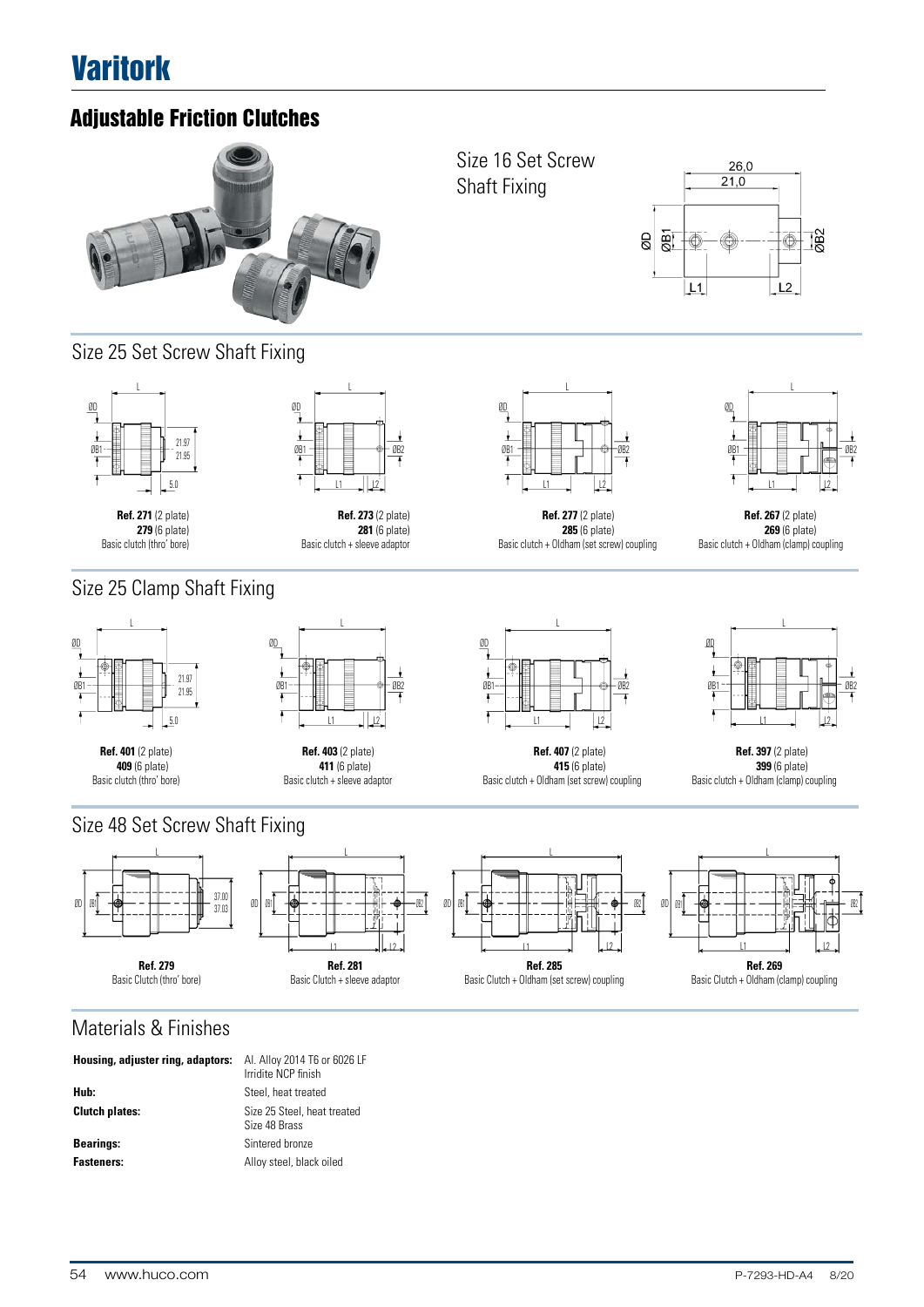# Adjustable Friction Clutches

#### DIMENSIONS & ORDER CODES

| Size &<br><b>Model</b> | Set                        | <b>Clamp</b>                | ØD   | L     | L1<br>L <sub>2</sub><br>mm |                          | ØB1<br>max<br>mm | <b>Fasteners at B1 end</b> |                     |                     | ØB <sub>2</sub>          |                          | <b>Fasteners at B2 end</b> |                |                                            | <b>Moment</b>                | <b>Mass</b>    |
|------------------------|----------------------------|-----------------------------|------|-------|----------------------------|--------------------------|------------------|----------------------------|---------------------|---------------------|--------------------------|--------------------------|----------------------------|----------------|--------------------------------------------|------------------------------|----------------|
|                        | <b>Screw</b><br><b>Hub</b> | <b>Hub</b>                  | mm   | mm    |                            | mm                       |                  | <b>Screw</b>               | <b>Torque</b><br>Nm | <b>Wrench</b><br>mm | max<br>mm                | <b>Screw</b>             | <b>Torque</b><br><b>Nm</b> | Wrench<br>mm   | <b>Max</b><br>drag<br>torque<br><b>Ncm</b> | of inertia<br>kgm2<br>x 10-8 | kg<br>x 10-3   |
|                        | <b>CLUTCH REF</b>          |                             |      |       | $\odot$                    |                          | $^{\circledR}$   |                            |                     |                     |                          |                          | $^{\circledR}$             |                |                                            | $^{\circledR}$               | $^{\circledR}$ |
| 16                     | 311.16                     | $\mathbb{Z}^+$              | 16.0 | 26.0  | 5.0                        | 7.0                      | $\overline{4}$   | M <sub>3</sub>             | 0.9                 | 1.5                 | 4                        | M <sub>3</sub>           | 0.9                        | 1.5            | 0.5                                        | 30                           | 14             |
|                        | 267.25                     | $\overline{\phantom{a}}$    |      | 46.5  | 25.0                       | 8.6                      |                  | M <sub>3</sub>             | 0.9                 | 1.5                 | 12                       | M <sub>3</sub>           | 2.4                        | 2.5            | 53                                         | 416                          | 58             |
|                        | 271.25                     | $\overline{\phantom{a}}$    | 25.8 | 26.4  | thro'                      | $\sim$                   | 8                |                            |                     |                     |                          |                          |                            |                |                                            | 242                          | 37             |
|                        | 273.25                     | $\mathcal{L}^{\mathcal{A}}$ |      | 36.0  | 25.0                       | 9.0                      |                  |                            |                     |                     | 12                       | M <sub>4</sub>           | 2.2                        | $\overline{2}$ |                                            | 382                          | 50             |
| 25<br>2-PLATE          | 277.25                     | $\overline{\phantom{a}}$    |      | 46.5  | 25.0                       | 8.6                      |                  |                            |                     |                     | 12                       | M <sub>4</sub>           | 2.2                        | $\overline{2}$ |                                            | 425                          | 58             |
|                        | $\mathbb{Z}^2$             | 397.25                      | 25.8 | 54.5  | 33.0                       | 8.6                      | 8                |                            |                     |                     | 12                       | M <sub>3</sub>           | 2.4                        | 2.5            |                                            | 508                          | 68             |
|                        | $\overline{\phantom{a}}$   | 401.25                      |      | 34.4  | thro'                      | $\sim$                   |                  | M <sub>3</sub>             | 2.4                 | 2.5                 | $\overline{\phantom{a}}$ | $\overline{\phantom{a}}$ | $\overline{\phantom{a}}$   |                | 53                                         | 317                          | 47             |
|                        | ٠                          | 403.25                      |      | 44.0  | 33.0                       | 9.0                      |                  |                            |                     |                     | 12                       | M <sub>4</sub>           | 2.2                        | $\overline{2}$ |                                            | 441                          | 60             |
|                        | -                          | 407.25                      |      | 54.5  | 33.0                       | 8.6                      |                  |                            |                     |                     | 12                       | M4                       | 2.2                        | $\overline{2}$ |                                            | 511                          | 69             |
|                        | 269.25                     | $\overline{\phantom{a}}$    | 25.8 | 53.4  | 31.0                       | 8.6                      |                  | M <sub>3</sub>             | 0.9                 | 1.5                 | 12                       | M <sub>3</sub>           | 2.4                        | 2.5            | 132                                        | 529                          | 68             |
|                        | 279.25                     | $\overline{\phantom{a}}$    |      | 32.4  | thro'                      | $\sim$                   | 8                |                            |                     |                     | $\overline{\phantom{a}}$ | $\overline{\phantom{a}}$ | $\overline{\phantom{a}}$   |                |                                            | 312                          | 48             |
|                        | 281.25                     | $\mathcal{L}_{\mathcal{A}}$ |      | 42.5  | 31.0                       | 9.0                      |                  |                            |                     |                     | 12                       | M <sub>4</sub>           | 2.2                        | $\mathbf{2}$   |                                            | 451                          | 60             |
| 25                     | 285.25                     | $\overline{\phantom{a}}$    |      | 53.4  | 31.0                       | 8.6                      |                  |                            |                     |                     | 12                       | M <sub>4</sub>           | 2.2                        | $\overline{2}$ |                                            | 516                          | 69             |
| 6-PLATE                | $\overline{\phantom{a}}$   | 399.25                      | 25.8 | 60.8  | 31.0                       | 8.6                      |                  |                            |                     | 2.5                 | 12                       | M <sub>3</sub>           | 2.4                        | 2.5            |                                            | 617                          | 79             |
|                        | $\overline{\phantom{a}}$   | 409.25                      |      | 40.7  | thro'                      | $\sim$                   | 8                | M <sub>3</sub>             | 2.4                 |                     | $\overline{\phantom{a}}$ | $\overline{\phantom{a}}$ | $\overline{\phantom{a}}$   | ٠              | 132                                        | 381                          | 58             |
|                        | $\overline{\phantom{a}}$   | 411.25                      |      | 50.3  | 39.0                       | 9.0                      |                  |                            |                     |                     | 12                       | M <sub>4</sub>           | 2.2                        | $\overline{2}$ |                                            | 530                          | 71             |
|                        | $\overline{\phantom{a}}$   | 415.25                      |      | 60.8  | 39.0                       | 8.6                      |                  |                            |                     |                     | 12                       | M <sub>4</sub>           | 2.2                        | $\overline{c}$ |                                            | 590                          | 80             |
|                        | 269.48                     | $\overline{\phantom{a}}$    | 48.0 | 102.0 | 65.0                       | 16.7                     |                  | M6                         | 7.6                 |                     | 20                       | M <sub>4</sub>           | 5.6                        | 3              |                                            | 8037                         | 390            |
| 48                     | 279.48                     | $\overline{\phantom{a}}$    |      | 65.0  | thro'                      | $\overline{\phantom{a}}$ | 16               |                            |                     | 3.0                 | 20                       | $\sim$                   |                            | $\sim$         | 300                                        | 5548                         | 278            |
| 6-PLATE                | 281.48                     | $\sim$                      |      | 33.0  | 65.0                       | 16.0                     |                  |                            |                     |                     | 20                       | M <sub>5</sub>           | 4.6                        | 2.5            |                                            | 7135                         | 350            |
|                        | 285.48                     |                             |      | 102.0 | 65.0                       | 16.7                     |                  |                            |                     |                     | 20                       | M <sub>5</sub>           | 4.6                        | 2.5            |                                            | 8037                         | 390            |

#### PERFORMANCE DATA

| <b>Size</b>                                     | Size 16         | Size 25              | Size 48      |
|-------------------------------------------------|-----------------|----------------------|--------------|
| Power dissipation at 20°C<br>2-PLATE<br>6-PLATE | $0.5$ watt      | 7 watts<br>8.6 watts | 18 watts     |
| Backlash                                        | $0^{\circ}$ max | $2^{\circ}$ max      | zero         |
| Max surface temperature                         | $80^\circ$ C    | $80^{\circ}$ C       | $80^\circ$ C |
| Max speed continuous slip                       | 1000 rpm        | 1000 rpm             | 600 rpm      |

#### STANDARD BORES

|                               |           | ØB1, ØB2 +0.03mm/-0mm (+0.0012/-0) |           |           |           |           |           |           |           |           |           |           |           |           |           |           |           |
|-------------------------------|-----------|------------------------------------|-----------|-----------|-----------|-----------|-----------|-----------|-----------|-----------|-----------|-----------|-----------|-----------|-----------|-----------|-----------|
|                               |           | 4                                  | 6         | (1/4")    | (5/16")   | 8         | (3/8")    | 10        | 12        | (1/2")    | 14        | (5/8")    | 16        | 18        | 19        | (3/4")    | 20        |
| Size 16                       | At B1 end | $\bullet$                          |           |           |           |           |           |           |           |           |           |           |           |           |           |           |           |
|                               | At B2 end | $\bullet$                          |           |           |           |           |           |           |           |           |           |           |           |           |           |           |           |
| Size 25                       | At B1 end |                                    | $\bullet$ | $\bullet$ | $\bullet$ | $\bullet$ |           |           |           |           |           |           |           |           |           |           |           |
|                               | At B2 end |                                    | $\bullet$ | $\bullet$ | $\bullet$ | $\bullet$ | $\bullet$ | $\bullet$ | $\bullet$ |           |           |           |           |           |           |           |           |
| Size 48                       | At B1 end |                                    |           |           |           | $\bullet$ | $\bullet$ | $\bullet$ | $\bullet$ | $\bullet$ | $\bullet$ | $\bullet$ | $\bullet$ |           |           |           |           |
|                               | At B2 end |                                    |           |           |           |           | $\bullet$ | $\bullet$ | $\bullet$ | $\bullet$ | $\bullet$ | $\bullet$ | $\bullet$ | $\bullet$ | $\bullet$ | $\bullet$ | $\bullet$ |
| Bore ref.                     |           | 18                                 | 22        | 24        | 27        | 28        | 31        | 32        | 35        | 36        | 38        | 41        | 42        | 45        | 46        | 47        | 48        |
| Corresponding<br>bore adaptor |           |                                    |           | 253       |           | 255       |           | 257       |           | 259       |           |           | 260       |           |           |           | 261       |

Diameters for which a bore adaptor is shown can be adapted to smaller shaft sizes. *See page 58* for details